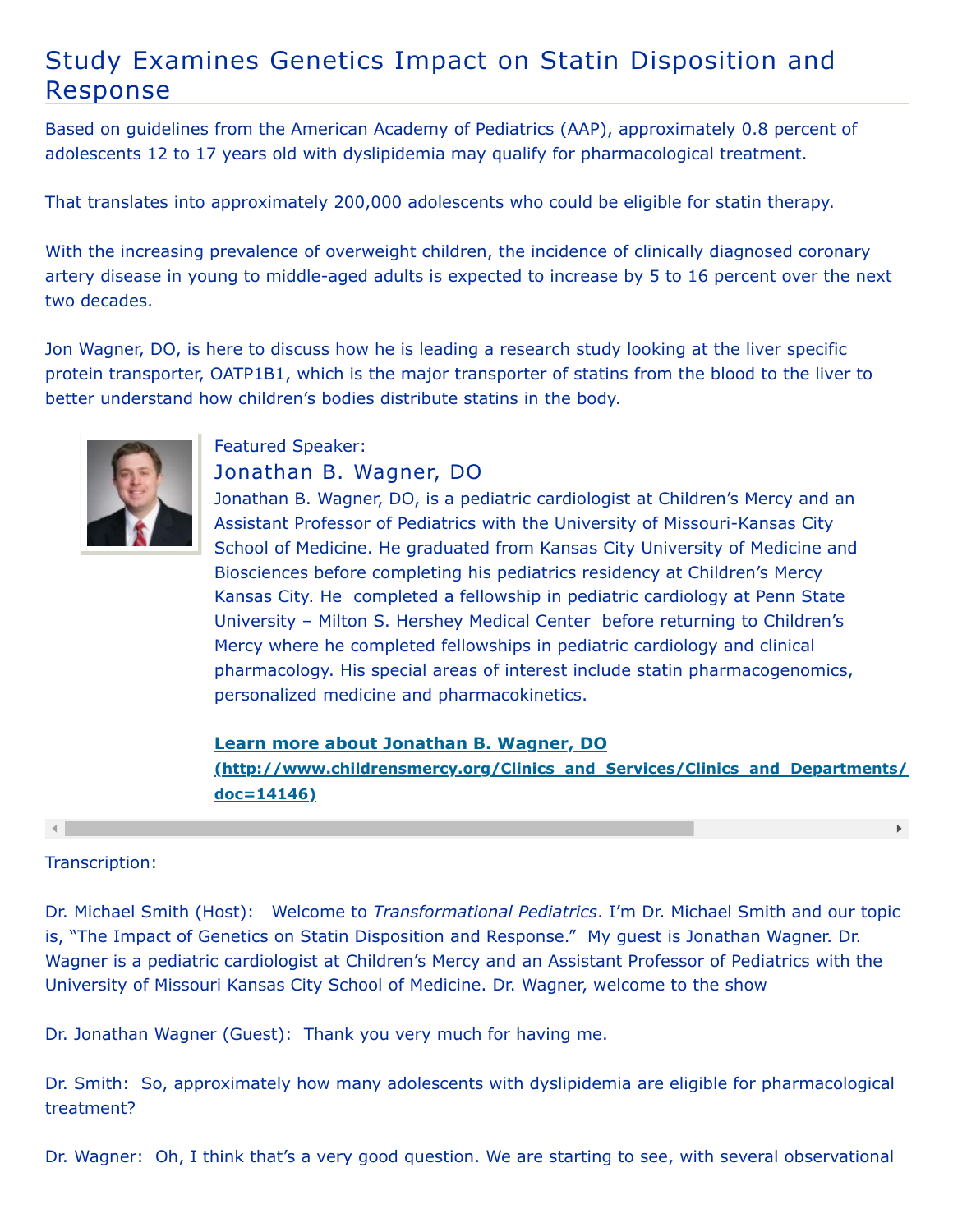studies over the last few years, that more and more children are at the cut points to qualify for statin therapy. That actual number is anywhere from 200,000 to 400,000 adolescents based off the studies that were previously done. So, that actually is a large segment of the population in the U.S. that would currently qualify for statin therapy and I think that it's really important, with that increasing number, to really understand how the statins are working in the pediatric population.

Dr. Smith: What about the increase in prevalence of overweight children? How is that impacting these numbers, do you think?

Dr. Wagner: Exactly. It's hard to tell what the actually baseline was for children that would qualify for statin medication because, really, the observational studies started after the year 2000 and, really, in this new millennium. I think that those numbers will continue to rise for two reasons. Number one, we're screening patients more effectively in the United States than what we previously had done. The NHLDI and the American Academy of Pediatrics and the American Heart Association now recommend universal lipid screening patient 9 to 11 years of age and then, again, in late adolescence from 17 to 21 years of age. We are discovering more patients that have asymptomatic dyslipidemia that are otherwise healthy patients. The other big reason is the trend toward childhood obesity in our country. One third of adolescents now are defined as overweight and with that trend, we're seeing more patients that are at risk for coronary problems later on in life and dyslipidemia is a major cause of that.

Dr. Smith: Do you, when it comes to adolescents and when it comes to measuring the lipid profiles with the pediatric population, are you guys going more into some of the advanced lipid analysis? Not just the standard LDL, total cholesterol? I mean, are you guys actually breaking down the LDL sub-types? Are you doing more advanced testing in kids?

Dr. Wagner: At this point, I don't think we've done as much in terms of the advanced testing like our adult counterparts. There are some pediatric centers across the country that are sub-typing the lipid profile to a greater extent. I think, at this point, it's more of a research endeavor as opposed to the actual clinical application but I think it's important to appreciate that because that may refine our guidelines for the future in the pediatric population.

Dr. Smith: What about when pediatricians are speaking to their patients and the family. What about having that conversation about sugar intake? I mean, how important is that conversation to this whole dyslipidemia conversation?

Dr. Wagner: Absolutely. I think the two are very much linked in the sense of what we've already described about the increasing overweight adolescent population in the United States. The harm of a poor diet not only can accelerate the atherosclerotic process, not necessarily in childhood, but in young adulthood; but, it can also lead the patient potentially at risk for other co-morbidities, more specifically, diabetes. We know that when those two diseases processes are linked, meaning the dyslipidemia and diabetes, it places the patient in extreme risk of having a coronary intervention very early on in life.

Dr. Smith: Right. Tell us about the cardiology pharmacogenomics repository that's been established at Children's Mercy Kansas City.

Dr. Wagner: Absolutely. The cardiology pharmacogenomics repository, conveniently named the CPR—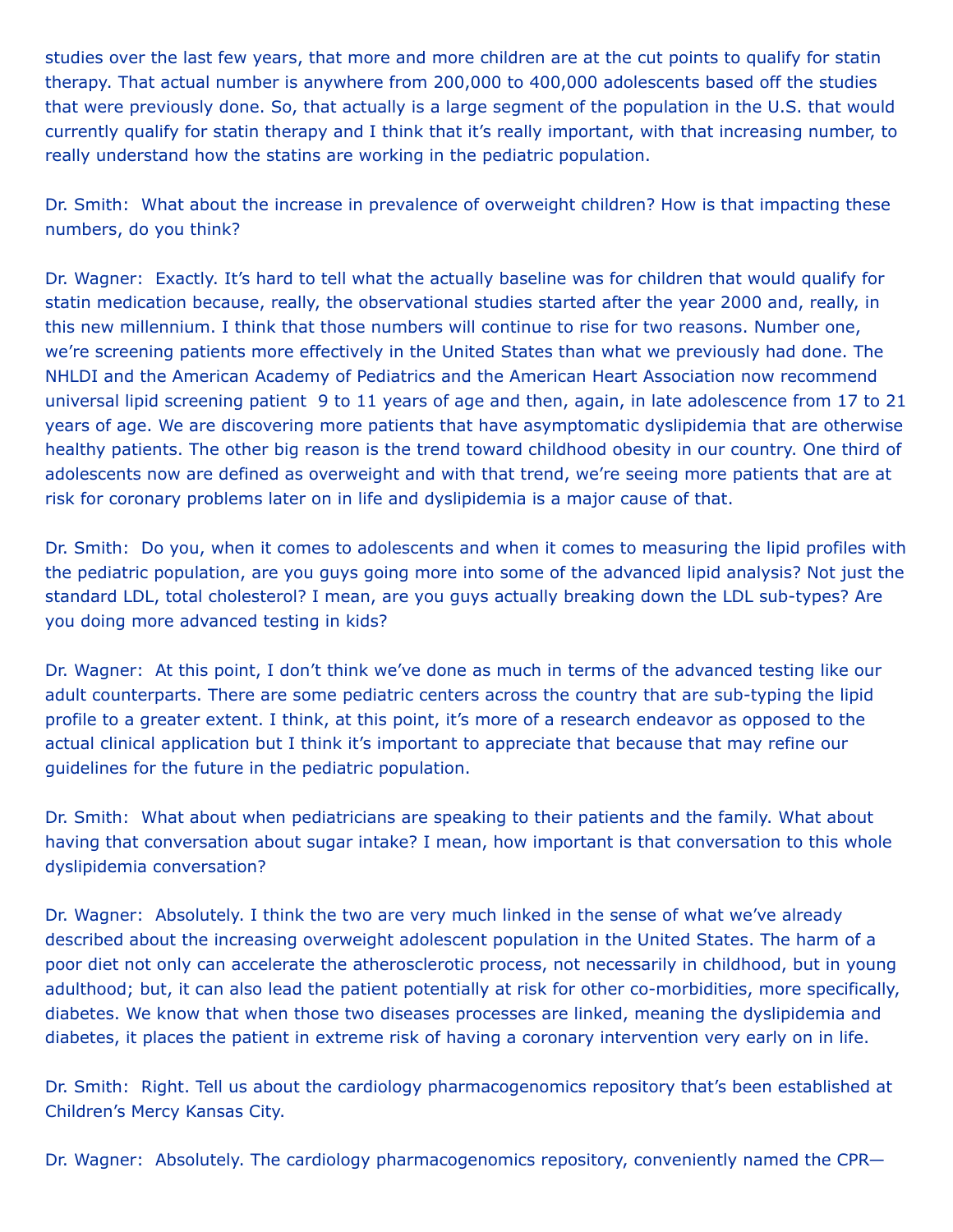and we hope to prevent "CPR" by, really, this type of preventive treatment later on in life, but I developed this bi-repository at our institution during my cardiology fellowship training and pharmacology training. The purpose of this repository is really to collect biospecimens and eventually isolate the DNA on patients that are seen in a number of our clinics—our cardiology preventive clinic, our weight management clinics, our endocrine clinics and nutrition clinic. Any patient that's really at risk of cardiovascular disease can be enrolled in this bi-repository. Once we have isolated the DNA, we're able, then, to run genotype analysis on anything that we're really interested in related to cardiovascular therapeutics. What we have targeted so far in the bi-repository is a specific genotype and that is a gene called "SOCL1B1." This gene is responsible for, basically, laying the framework for a liver-specific protein that takes statin medications from the blood into the liver and that's where statins work. So, the purpose of the bi-repository is really for that DNA so we can run that genetic testing but it's also kind of a living, breathing patient registry by which we identify gene variance or patients that don't have that variation at all, to enroll them into prospective studies related to statin or anti-cholesterol medication.

Dr. Smith: And, what you're identifying are these polymorphisms on this gene, this liver-specific transporter, and, in a sense, those different polymorphisms affect how statins are distributed throughout the body, correct?

Dr. Wagner: That is absolutely correct. It's really well-described with this gene, SOCL1B1, in adult literature; that it can have a profound impact on how a statin is actually going to distribute throughout the body and, thereby, how effective the medication is going to be. In adult literature, when you have a variation of this specific gene, you have decreased expression of the protein on the surface of the liver. You also decrease the functionality of the transporter as well. So, if you're not transporting the medication, like I said previously, there's less drug within the liver to disrupt cholesterol biosynthesis. In adults, when you have this variation, less of the drug makes its way into the liver; the drug levels in the blood are much higher; there's more peripheral exposure of the statin into the muscle tissue and other end organs. Those patients that have that genetic variation are more prone, anywhere from 6 to 16-fold higher, to have increased incidence of myalgia, which is the most common side effect of that medication. It also decreases the effectiveness of the drug because less of it is getting where it needs to go. So, in adults, it's well-described. In pediatrics, it's really unknown and the challenge is, in a developing child, is that same principle occurring in our patient population? That's what we really mean to replicate here.

Dr. Smith: Dr. Wagner, how fascinating is all of this, right? I mean, from a pharmacokinetic perspective, right? When we were in medical school, it was really the kinetics—we thought—mostly influenced by how that drug was formulated and, of course, some of the physiology of the patient, later on. But, now we're actually going to look at the genetics of a patient and how that influences drug kinetics. Where do you see this kind of research going in the future and what do you hope to accomplish?

Dr. Wagner: So, I think the frontier is extremely exciting and I think it can have a profound impact on patient care. There are many of our patients that really read the book in terms of how well they respond to medicine. But, there is a subsegment of our patients that don't respond to medication or they respond too much and are prone to adverse effects. It's really trained to capture those patients that are kind of the outside portions of the bell-shaped curve to where pharmacogenetics really comes in. Is there something else that we need to appreciate when prescribing these medications and many other medications to the developing child? To your point with the pharmacokinetics, I think what we find and